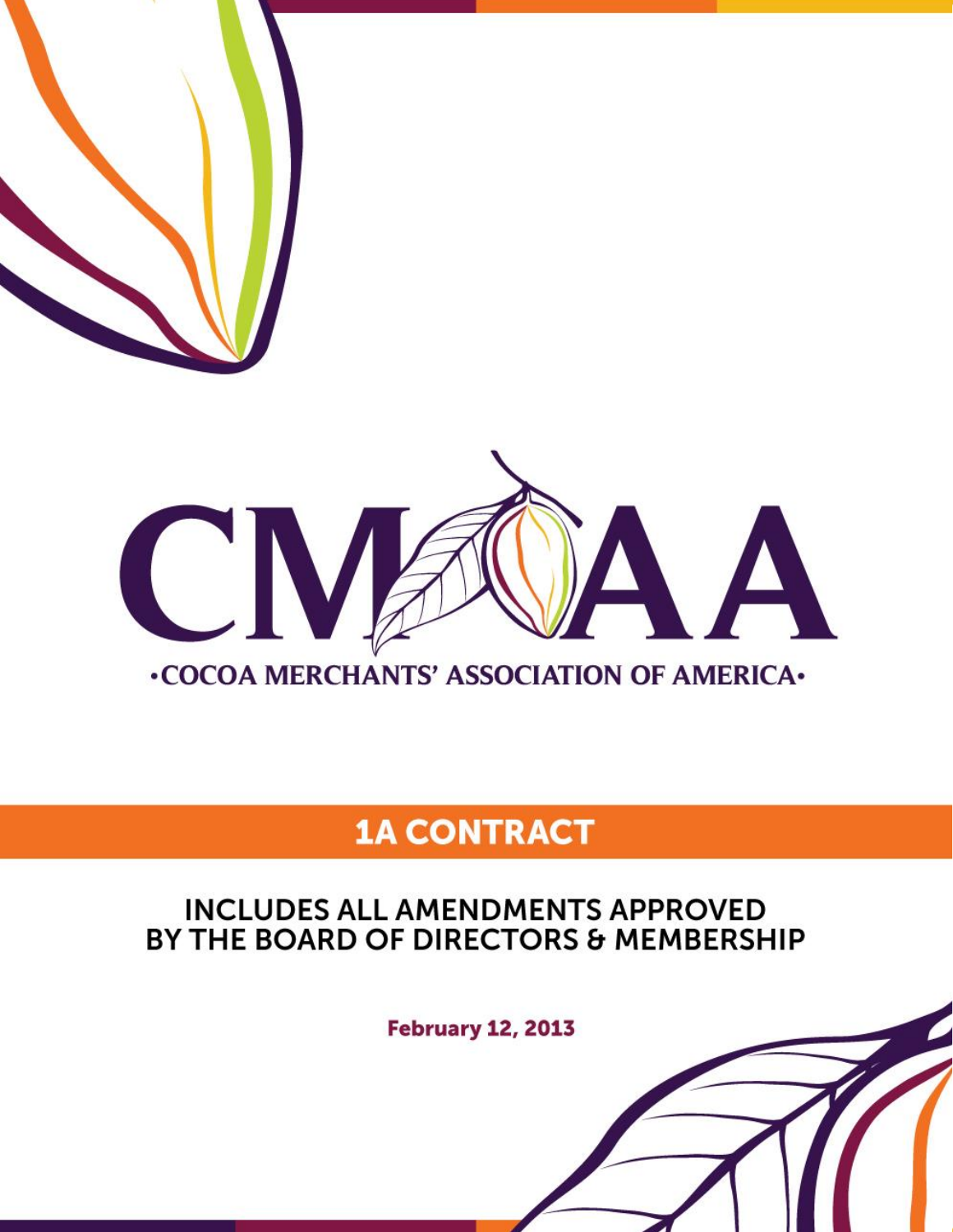# **CMAA 1A CONTRACT**

Includes all amendments approved by the Board of Directors and Membership February 12, 2013

# **TABLE OF CONTENTS**

| Section 12 – Insolvency or Other Failure to Meet Engagements 10 |
|-----------------------------------------------------------------|
|                                                                 |
|                                                                 |
|                                                                 |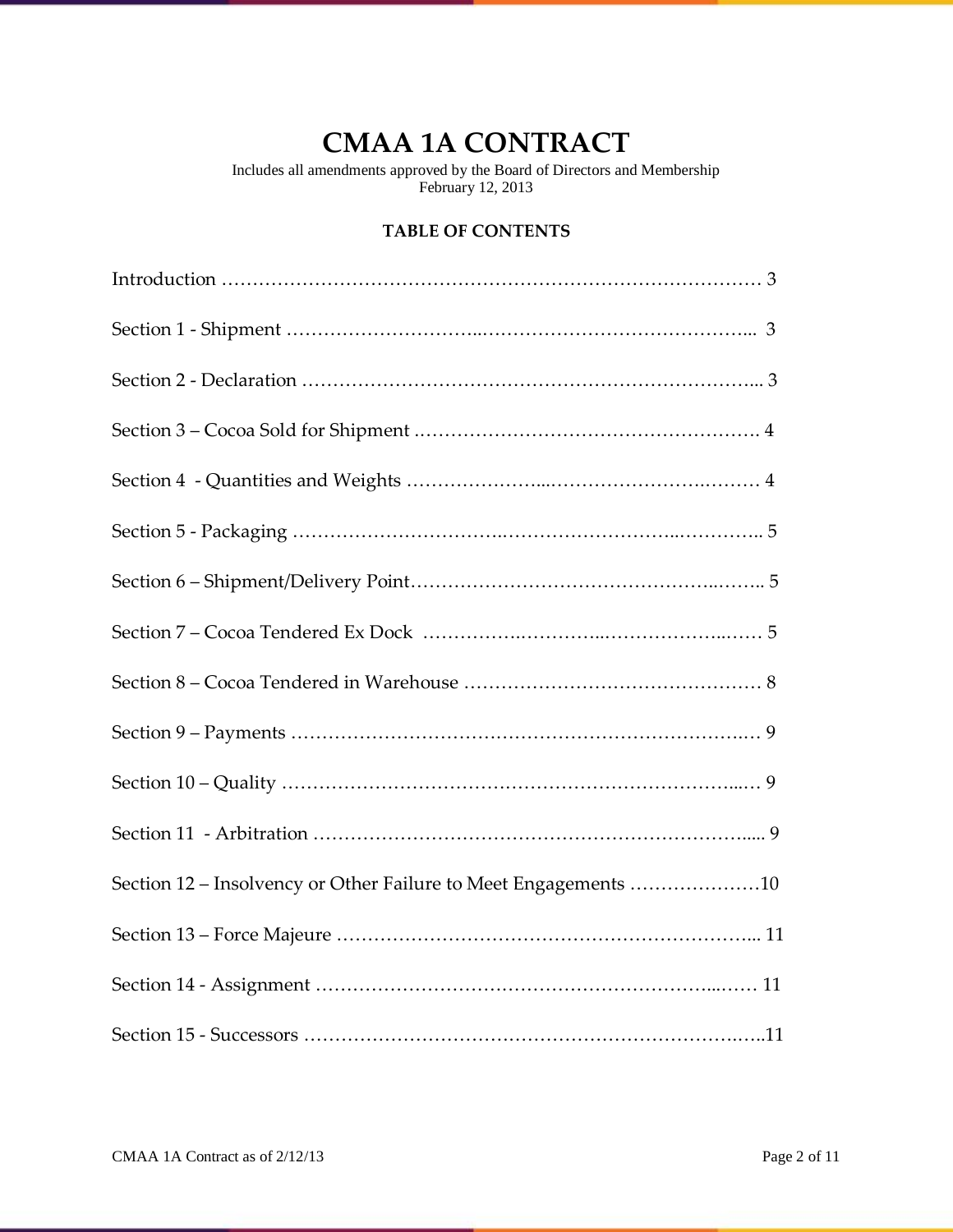# **THE COCOA MERCHANTS' ASSOCIATION OF AMERICA, INC.**

# **CMAA STANDARD CONTRACT 1A RULES AND DEFINITIONS**

# **GOVERNING SALES OF COCOA FOR DELIVERY AND/OR SHIPMENT BASIS EX DOCK OR EX/IN WAREHOUSE**

#### **INTRODUCTION**

A Cocoa Merchants' Association of America, Inc. Standard 1A Contract will include terms such as, Quantity, Description, Quality, Destination and Price as well as the terms in this document.

The wording "Subject to terms of Standard Contract 1-A of The Cocoa Merchants' Association of America, Inc." or a clause, phrase or sentence of equal or similar import, shall be understood to incorporate the full terms of Contract 1-A as hereinafter set forth as though said Contract 1-A were fully written into the contract. Subject to terms of The International Chamber of Commerce ("INCOTERMS") as amended from time to time and the rules and conditions herein unless negated by specific agreement herein. Where, however, a contract contains terms in addition to, supersede the terms of Contract 1-A.

#### **SECTION 1 – SHIPMENT**

The word "Shipment" shall mean shipment by steamer and/or steamers. Motor-ships shall be deemed steamers.

The word "Vessel" shall mean steamer or motor-ship.

"Immediate Shipment" shall mean shipment within 15 calendar days from date of contract.

"Prompt Shipment" shall mean shipment within 30 calendar days from date of contract.

"Direct Shipment" shall mean shipment not involving transshipment.

"Indirect Shipment" shall mean shipment involving transshipment.

The date of the "on board" Bill-of-Lading shall be proof of date of shipment.

Any export-duty or bounty in the country of production is for account of seller.

#### **SECTION 2 – DECLARATION**

Seller shall have the option of declaring vessel to buyer, in writing, by electronic communication or facsimile transmission:

#### 1. In the case of direct shipment:

After the cocoa is actually on board the vessel named in the declaration; provided nothing unfavorable about the vessel or her cargo has become known in the insurance market on or prior to the date of such declaration.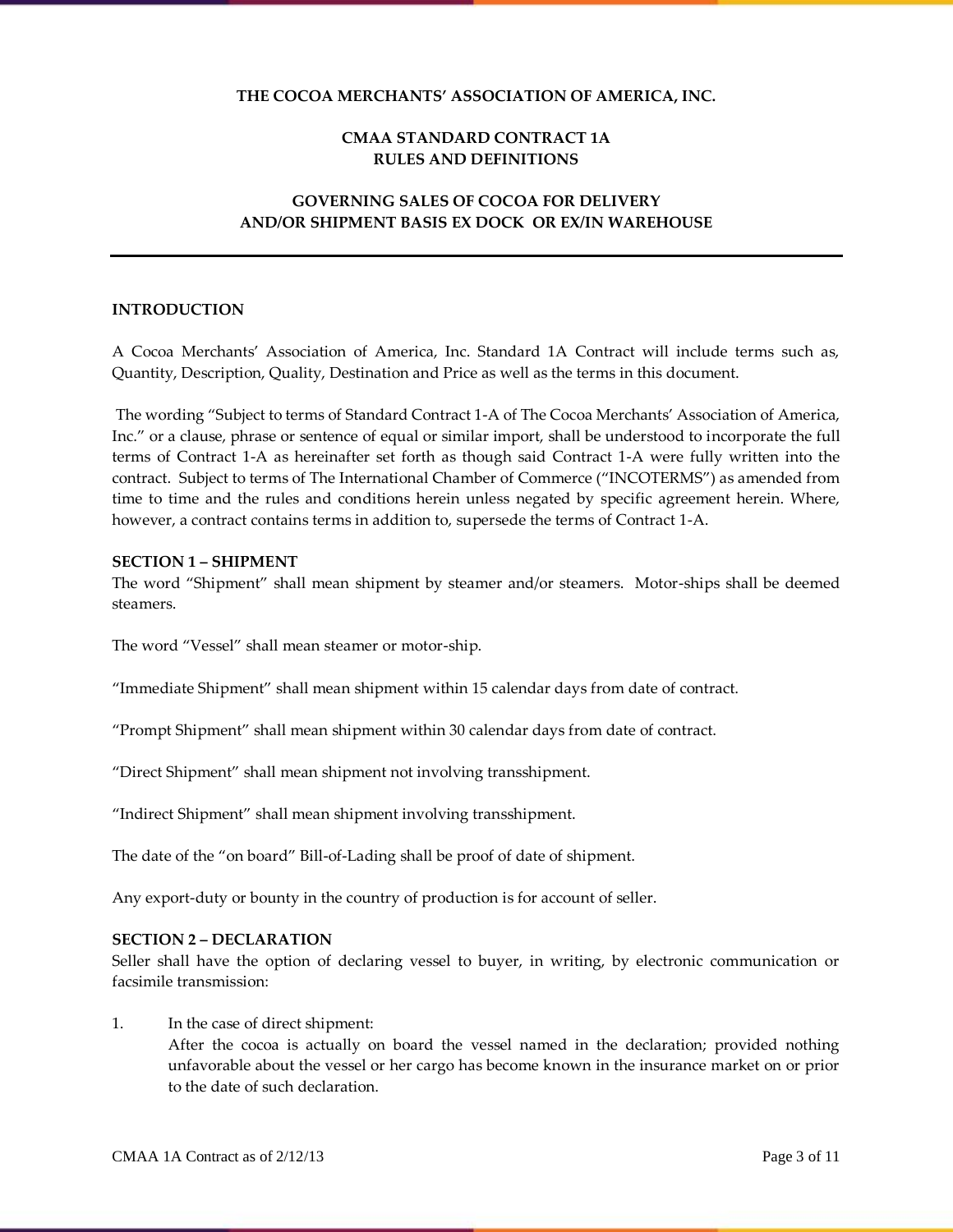- 2. In the case of indirect shipment:
	- (a) After the cocoa is actually on board the initial vessel named in the declaration and within twelve calendar days after arrival of such vessel at port of transshipment; provided nothing unfavorable about vessel or her cargo has become known in the insurance market on or prior to the date of such declaration. Such declaration will cease to be in effect 12 calendar days after arrival of such vessel at the port of transshipment.
	- (b) After the transshipped cocoa is actually on board the declared vessel which is carrying the same to its final destination in accordance with the contract, and before entry of such vessel in U.S. Customs at destination; provided nothing unfavorable about the vessel in U.S. Customs at destination; provided nothing unfavorable about the vessel or her cargo has become known in the insurance market on or prior to the date of such declaration.

The term "insurance market" shall mean the daily casualty list published by the Maritime Association of The Port of New York, or, if this list ceases to become available, as the Board of Directors of the Association shall determine promptly upon cessation of the availability of said list.

# **SECTION 3 – COCOA SOLD FOR SHIPMENT**

This contract shall be void for any portion of the cocoa lost, seized or destroyed after shipment, provided seller shall have declared vessel to buyer in accordance with SECTION 2. Buyer shall have the option to take the number of bags damaged after shipment and landed at port of destination at a fair allowance, such option to be exercised promptly.

Seller failing to declare vessel in accordance with SECTION 2 guarantees delivery, but shall be entitled to a reasonable extension of shipping period for all cocoa damaged; such cocoa shall be replaced by seller on dock, or at seller's option, in warehouse at port of arrival designated in the contract; and such replacement shall be accepted by the buyer.

Any import duty or internal revenue or other tax imposed by the United States of America or a political subdivision therein is assumed and shall be paid by the buyer.

# **SECTION 4 – QUANTITIES AND WEIGHTS**

Where a contract calls for specific quantity by weight, seller may deliver 3% more or less than the quantity called for in the contract, without variation in price.

The word "about", referring to weight or number of bags shall mean 5% more or less, seller's option.

The aforesaid leeway of 3% or, respectively, 5%, shall be deemed void whenever a contract is liquidated by payment of difference between purchase and sale, in lieu of delivery.

A ton of cocoa shall be a metric ton.

Weights are to be ascertained on seller's dock, or in seller's warehouse by a public weigher appointed by seller; such weights are to be incontestable. Cost of weighing shall be for seller's account.

Buyer shall have option, declarable on receipt of seller's delivery order, to appoint an agent, at buyer's expense, to be present when the cocoa is weighed.

CMAA 1A Contract as of  $2/12/13$  Page 4 of 11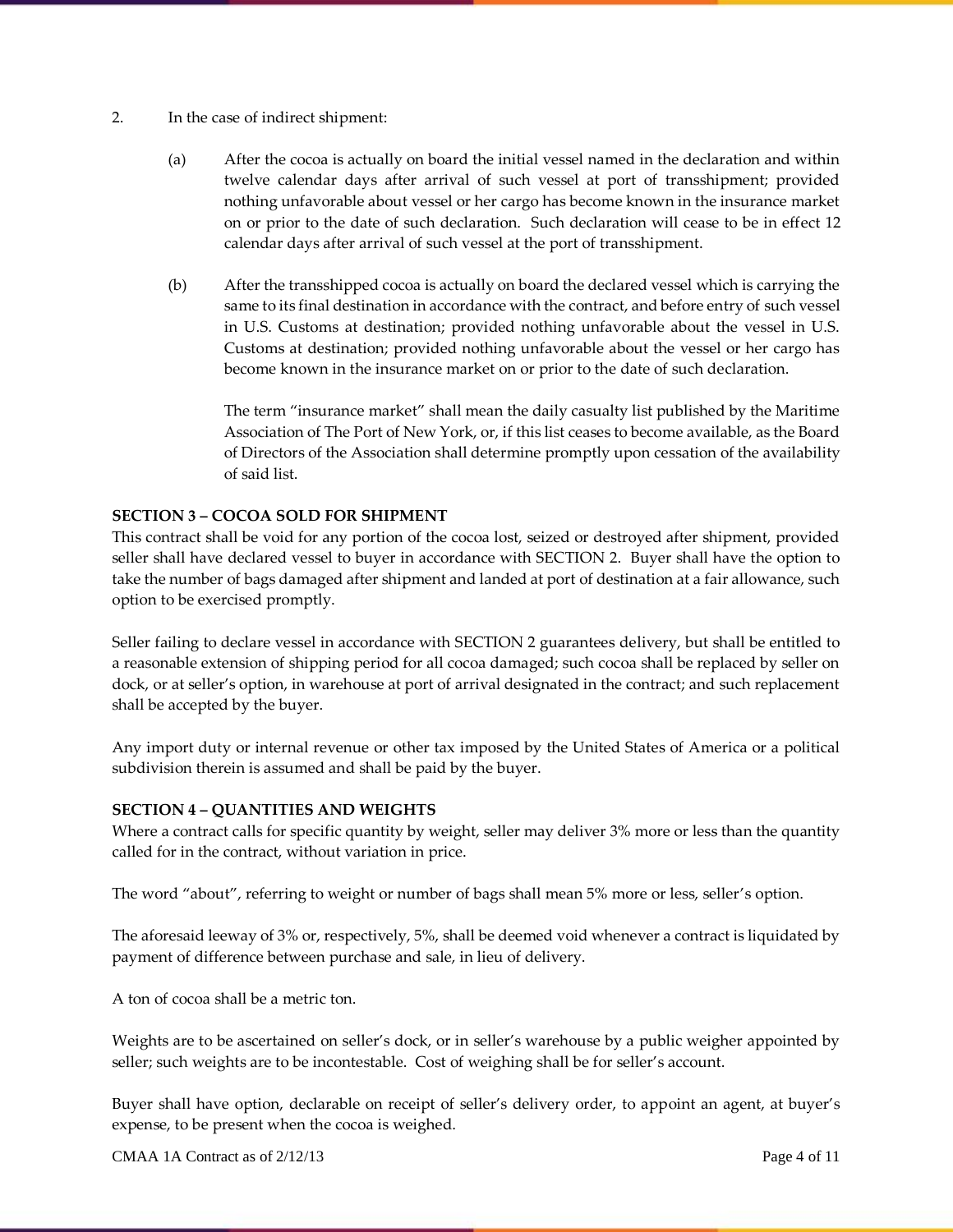In the event of a weighers' strike, some other form of determining weights by mutual agreement shall be agreed upon between the buyer and seller.

Seller shall allow actual tare on all grades.

# **SECTION 5 - PACKAGING**

If this contract covers a sale of cocoa beans, beans to be packed in clean, sound, new gunny bags of sufficient strength, or in bags of such other material as is typical for their origin. Bags fabricated from ribbon-weave polypropylene or other plastic materials are not permitted without buyer's consent.

# **SECTION 6 – SHIPMENT/DELIVERY POINT**

Each shipment and/or delivery-order constitutes a separate contract.

If seller tenders delivery from a dock or a warehouse at a port not designated in the contract, buyers shall nevertheless be obligated to accept such delivery. Seller, however, is to reimburse buyer for any bona fide expense incurred to make such delivery equal to a delivery in the designated port. Minimum quantity tenderable is to be 18 metric tons, unless otherwise specified in the contract.

Tenders of cocoa in warehouse against contracts calling for shipment and/or equivalent delivery from warehouse at seller's option shall be made, not earlier than the number of days specified below from the commencement of the contract shipping period, nor later than the number of days specified below from the expiration of contract shipping period.

| FOR SHIPMENTS FROM              | TO EAST COAST | TO WEST COAST |
|---------------------------------|---------------|---------------|
| Brazil                          | 15 Days       | 25 Days       |
| Ecuador                         | 10 Days       | 20 Days       |
| Trinidad                        | 10 Days       | 20 Days       |
| Venezuela                       | 10 Days       | 20 Days       |
| Central America and West Indies | 10 Days       | 20 Days       |
| Santo Domingo                   | 10 Days       | 20 Days       |
| Africa                          | 21 Days       | 45 Days       |
| Asia and Oceania                | 45 Days       | 30 Days       |
| <b>Others</b>                   | 21 Days       | 45 Days       |

#### **SECTION 7 – COCOA TENDERED EX DOCK** *PART 1*

The word "Delivery" shall mean delivery of cocoa beans on an ex-dock basis

"Spot delivery" shall mean a delivery of cocoa within three business days from date of contract.

"Immediate Delivery" shall mean a delivery within 15 calendar days from date of contract.

"Prompt Delivery" shall mean delivery within 30 calendar days from date of contract.

The addition of the clause "No-Pass, No-Sale" to the conditions of the contract shall mean that in the event the buyer rejects the tender because the quality of the tender does not meet the contract stipulations, the quantity rejected of the contract is null and void.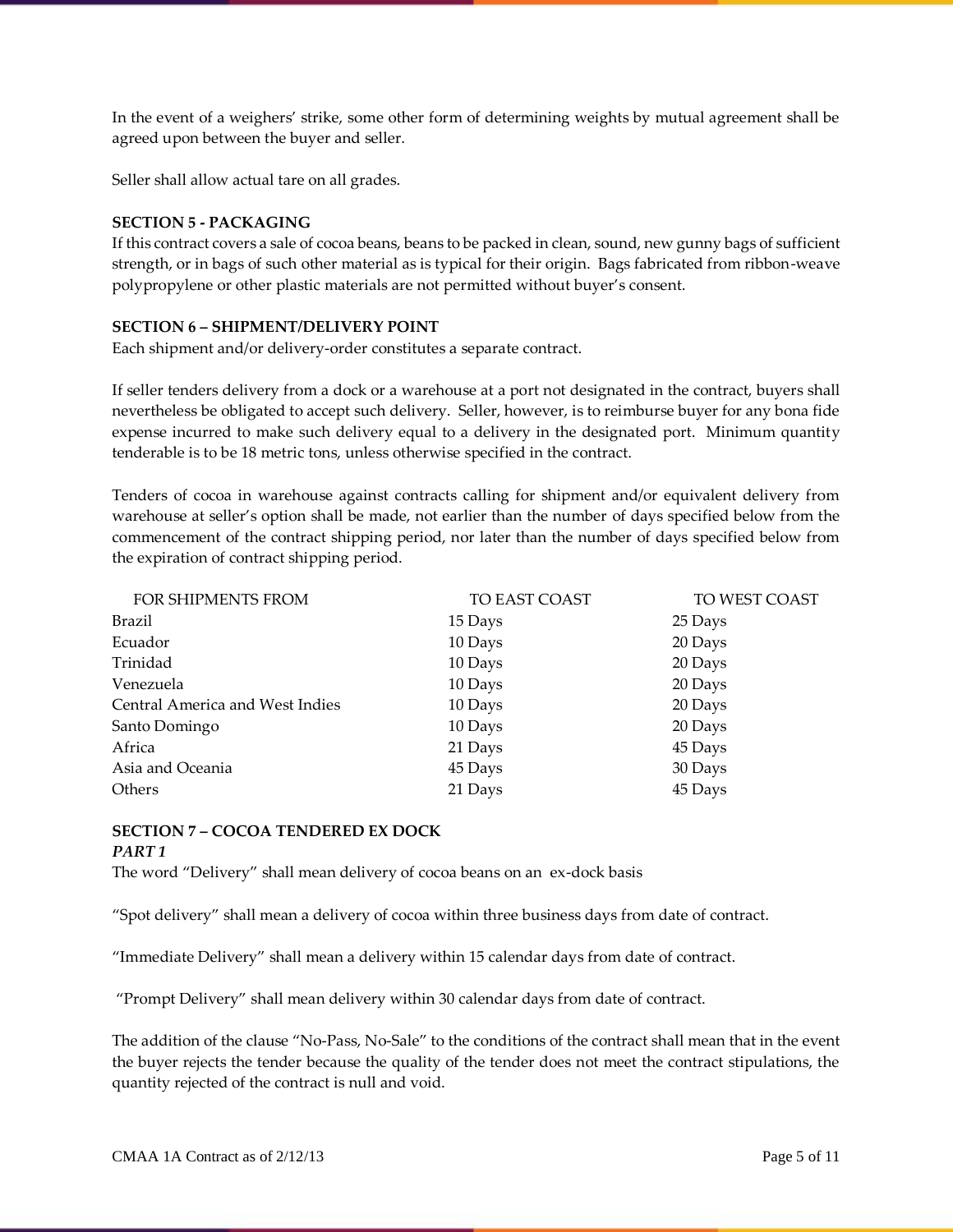# *PART 2*

Cocoa sold for delivery on dock shall be tendered by delivery order stating name of public weigher, and a sampling order.

A tender will be valid only if and when released by the U.S. Food & Drug Administration and/or other Governmental Agency.

Incorrect tender or tenders shall not invalidate the seller's right and obligation to make correct tender or tenders.

Tenders presented to buyers after 3:00 p.m. Eastern time on any day, Monday to Friday both inclusive, shall be timed as of 9:00 a.m. Eastern time of the day following. No tenders may be made on Saturday, Sunday, or on an ICE Futures U.S. and/or U.S. Federal holiday.

#### *PART 3*

Except as to insurance, which is governed in this Part, the title to the cocoa passed to the buyer on payment of seller's pro forma invoice or when the dock accepts lodging of seller's delivery order, or by noon of the first business day after expiration of the three business days from presentation of tender as specified in this Part, whichever shall first occur.

Risk of condemnation or restriction by the U.S. Food & Drug Administration and/or other Governmental Agency shall be for seller's account while the cocoa is on the dock at port of entry.

Lodging of delivery order with the dock by buyer or buyer's endorsee shall be deemed approval of quality binding upon all endorsements prior to and including lodger of such delivery order, provided tender is valid in accordance with Part 2 above, except as to the number of bags damaged by seawater or other irregularities unknown or indeterminable before weighing.

Seller is to keep the cocoa on the dock insured at his contractual sales price until noon of the first business day after expiration of the three business days from presentation of tender (10 business days in the case of products) as specified in this Part or until noon of the fourteenth calendar day after completion of discharge of the vessel's cargo, whichever period shall last expire.

Whenever the buyer shall have paid all or part of the seller's invoice or proforma invoice, seller's insurance shall be deemed held in trust by the seller for the buyer until the removal of the cocoa from the dock shall have been consummated provided so removed from the dock before expiration of seller's insurance as above set forth.

If the cocoa tendered by the seller should be wholly or partly destroyed or lost or damaged before expiration of seller's insurance as above set forth, seller shall forthwith return the buyer's payment for the number of bags destroyed or lost or damaged, failing which seller's insurance shall be deemed held in trust by the seller for the buyer until the buyer shall have received such reimbursement.

Failing such reimbursement after buyer's written demand seller shall be deemed in default and subject to the default penalties provided in SECTION 10.

Seller guarantees buyer three business days in the case of cocoa beans and 10 business days in case of cocoa products from presentation of tender, within which to weigh and remove the cocoa from the dock; thereafter, failing such weighing and removal, seller shall hold the cocoa on the dock as long as vessel's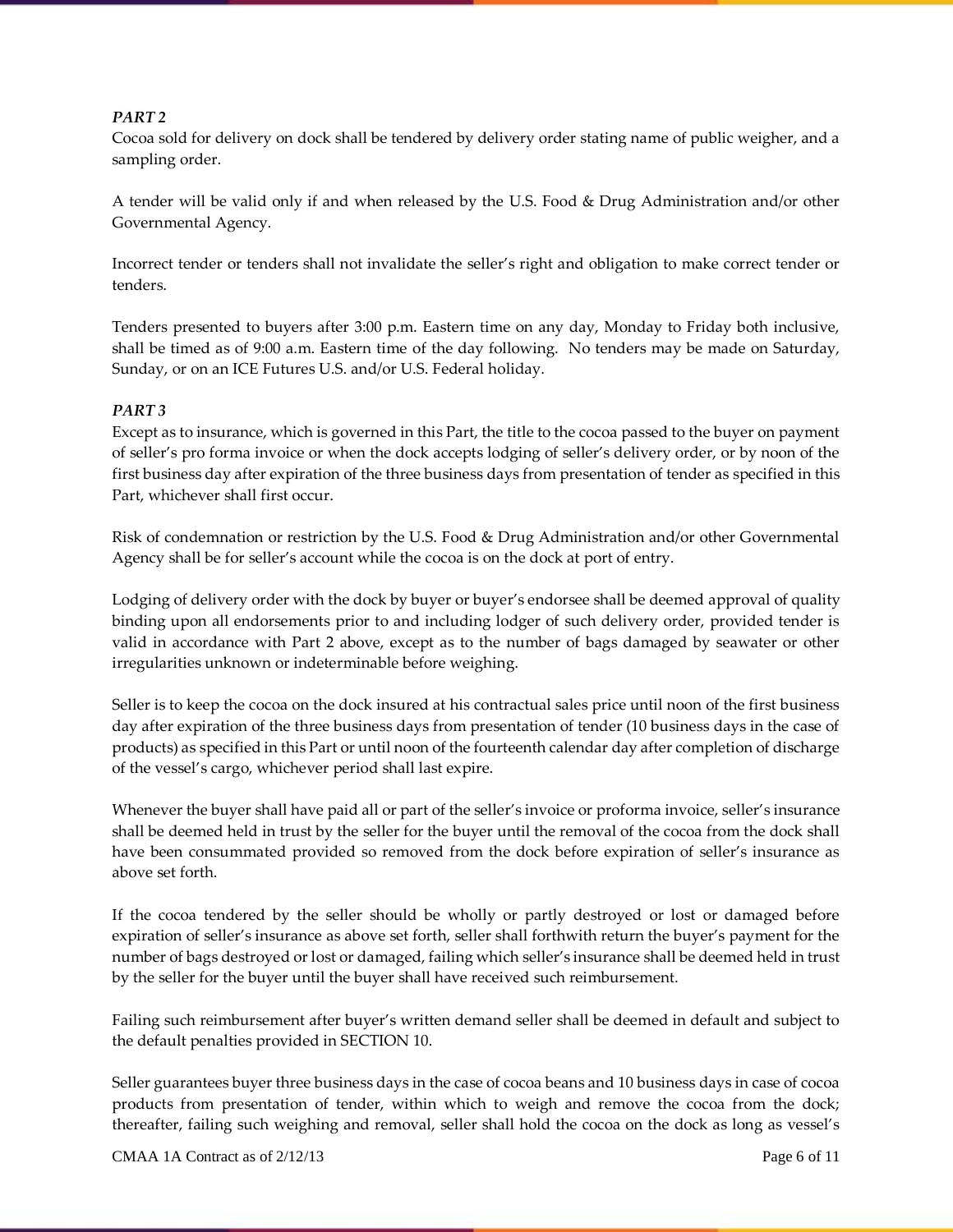agent permits; buyer is to refund seller for all bona fide expenses acutally incurred as a result of buyer's failure to remove a correct tender of the cocoa from the dock within such aforesaid time limit (three business days). Insurance, however, beyond time limit as provided in this Part, shall be covered by buyer who shall pay to seller on demand the unpaid value of the number of bags destroyed or lost or damaged at contract price on the basis of net shipping weights. Such insurance shall be deemed held in trust by the buyer for the seller without prejudice, however, to any other of the seller's rights until the buyer shall have paid the seller in full.

# *PART 4*

The number of bags destroyed or damaged before weighing on dock, if all or part of a sale made after clearance by U.S. Customs , shall be deducted from the contract, but buyer shall have the option to take the damaged bags at a fair allowance.

The number of bags destroyed or marine damaged before expiration of seller's insurance, if tendered against a sale made before entry of vessel by U.S. Customs, shall be deducted from the contract whenever shipment shall have been declared in accordance with SECTION 2 , but buyer shall have option to take the damaged bags at a fair allowance, subject to any restriction placed thereon by the U.S. Food & Drug Administration and/or other Governmental Agency; provided the undamaged portion (if any) of any specific lot so marine damaged is not restricted by any Governmental Agency.

The number of bags destroyed or damaged before expiration of seller's insurance, if tendered against a sale made before entry of the respective vessel with U.S. Customs, shall be properly replaced by the seller in accordance with SECTION 3 , unless shipment shall have been declared in accordance with SECTION 2 and buyer shall accept such replacements.

The number of bags restricted by the U.S. Food & Drug Administration and/or other Governmental Agency (before the risk of such restriction shall have passed to the buyer) and tendered against a sale made after entry of the respective vessel with U.S. Customs, shall be properly replaced by the seller in accordance with this Part and buyer shall accept such replacement or replacements; but if the cocoa shall have been sold as a "specific lot", the number of bags so restricted shall be deducted from Contract.

Except as provided in this Part the number of bags restricted by the U.S. Food & Drug Administration and/or other Governmental Agency (before the risk of such restriction shall have passed to the buyer) and tendered against a sale made before entry of the respective vessel with U.S. Customs, shall be properly replaced by the seller by further tender and/or tenders in accordance with the contract, or at seller's option, by tender or tenders, irrespective of ocean Bill-of-Lading and declaration, if any, on dock or from warehouse not later than 30 calendar days after such restriction and buyer shall accept such replacement or replacements. If no suitable cocoa of the description contracted for is available for replacement within 30 days, replacement shall be made by the earliest available shipment and/or shipments at a differential to be agreed upon amicably, or by arbitration.

# *PART 5*

Whenever vessel shall have discharged into a warehouse in "general order" or otherwise, or whenever vessel or vessel's agent shall have removed the cocoa from the dock into warehouse, after tender and before expiration of the time limit of three business days specified in Part 3, such warehouse shall be deemed the dock.

Claims on account of quality shall be inadmissible as provided in Part 3. Where, however, such cocoa, within 20 calendar days after weighing on dock, discloses latent damage by seawater or otherwise, arbitration shall determine the extent of seller's liability, if any, but in such arbitration the seller shall have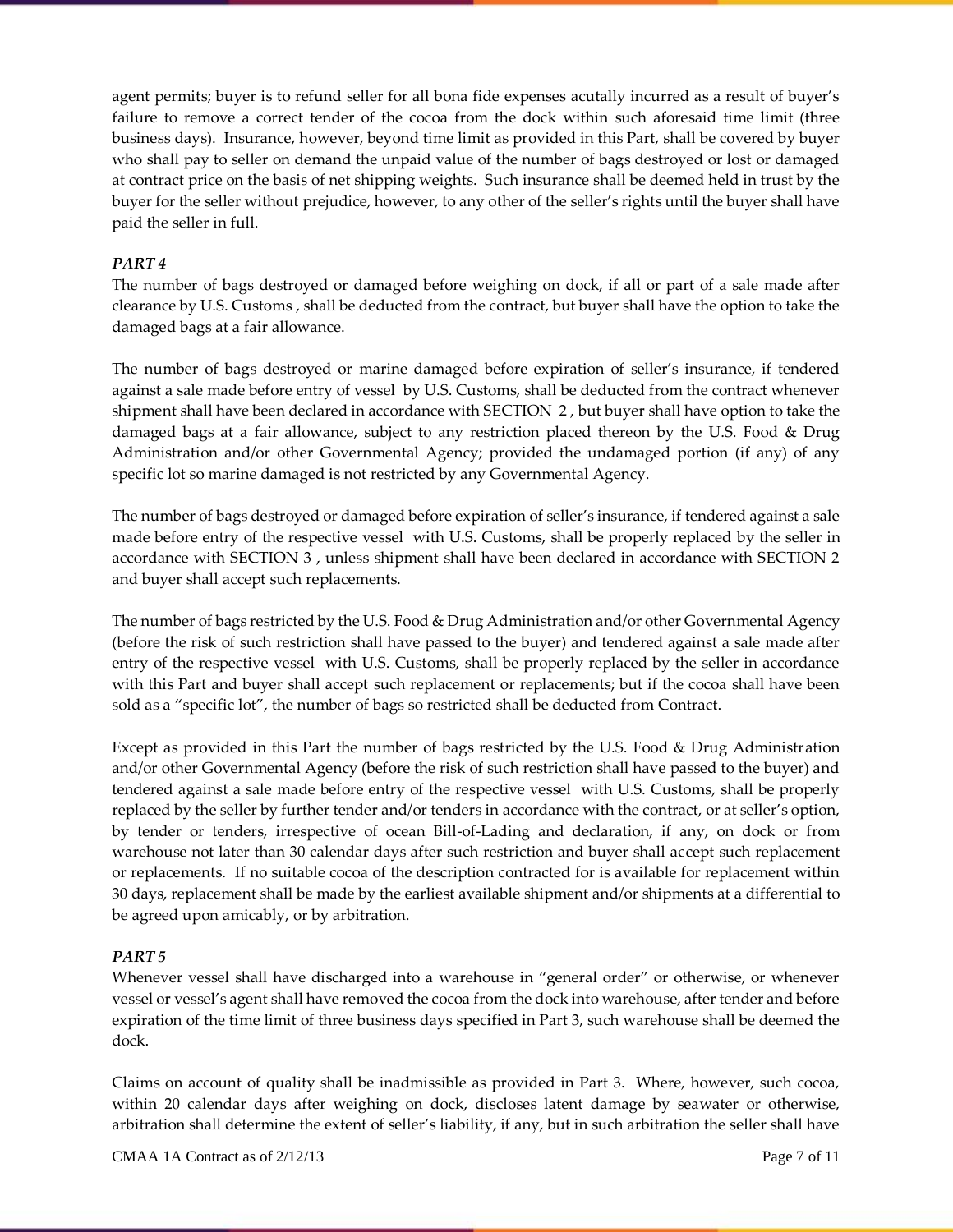the benefit of any reasonable doubt. Latent damage is defined as damage which could not have been determined by due diligence under the provisions of Part 3.

#### **SECTION 8– COCOA TENDERED IN WAREHOUSE**

The word "Delivery" shall mean delivery of cocoa beans on an ex-dock basis

"Spot delivery" shall mean a delivery of cocoa within three business days from date of contract.

"Immediate Delivery" shall mean a delivery within 15 calendar days from date of contract.

"Prompt Delivery" shall mean delivery within 30 calendar days from date of contract.

The addition of the clause "No-Pass, No-Sale" to the conditions of the contract shall mean that in the event the buyer rejects the tender because the quality of the tender does not meet the contract stipulations, the quantity rejected of the contract is null and void.

To be a valid tender, cocoa tendered against this contract must be tendered from a warehouse location with a valid Certificate of Inspection issued under the Association's Warehouse Inspection Program ("the Program") as ordered by the Association's Board of Directors from time-to-time, provided such program shall be in effect at the time tender is made, except for cocoa which has been entered into the warehouse prior to the inception of said Program.

Cocoa sold for delivery from warehouse shall be tendered by delivery order stating name of public weigher and date of expiration of storage and fire insurance for full contract value, co-terminating with storage. The date of expiration of storage and fire insurance shall not be prior to three business days from presentation of such delivery order to buyer.

Incorrect tender or tenders shall not invalidate the seller's right and obligation to make correct tender or tenders.

Tenders presented to buyers after 3:00 p.m. on any business day, Monday to Friday both inclusive, shall be timed as of 9:00 a.m. of the business day following.

Title passes to the buyer when payment is made against seller's proforma invoice or when the warehouse accepts lodging of seller's delivery order, or by noon of the first business day after expiration of the three business days from presentation of tender, whichever shall first occur.

Risk of condemnation or restriction by the U.S. Food & Drug Administration and/or other Governmental Agency passes to the buyer with title. A tender will be valid only if and when released by the U.S. Food & Drug Administration and/or other Governmental Agency.

Lodging of delivery order, with the warehouse, by buyer or buyer's endorsee, shall be deemed approval of quality of such delivery order except as to the number of bags indeterminable before weighing.

Seller, on expiration of storage stated in delivery order, may order the cocoa weighed up for the buyer's account; re-piling in warehouse is to be paid by the buyer.

The number of bags destroyed or damaged after sale and before weighing, if part of a sale of spot warehouse cocoa, shall be deducted from the contract.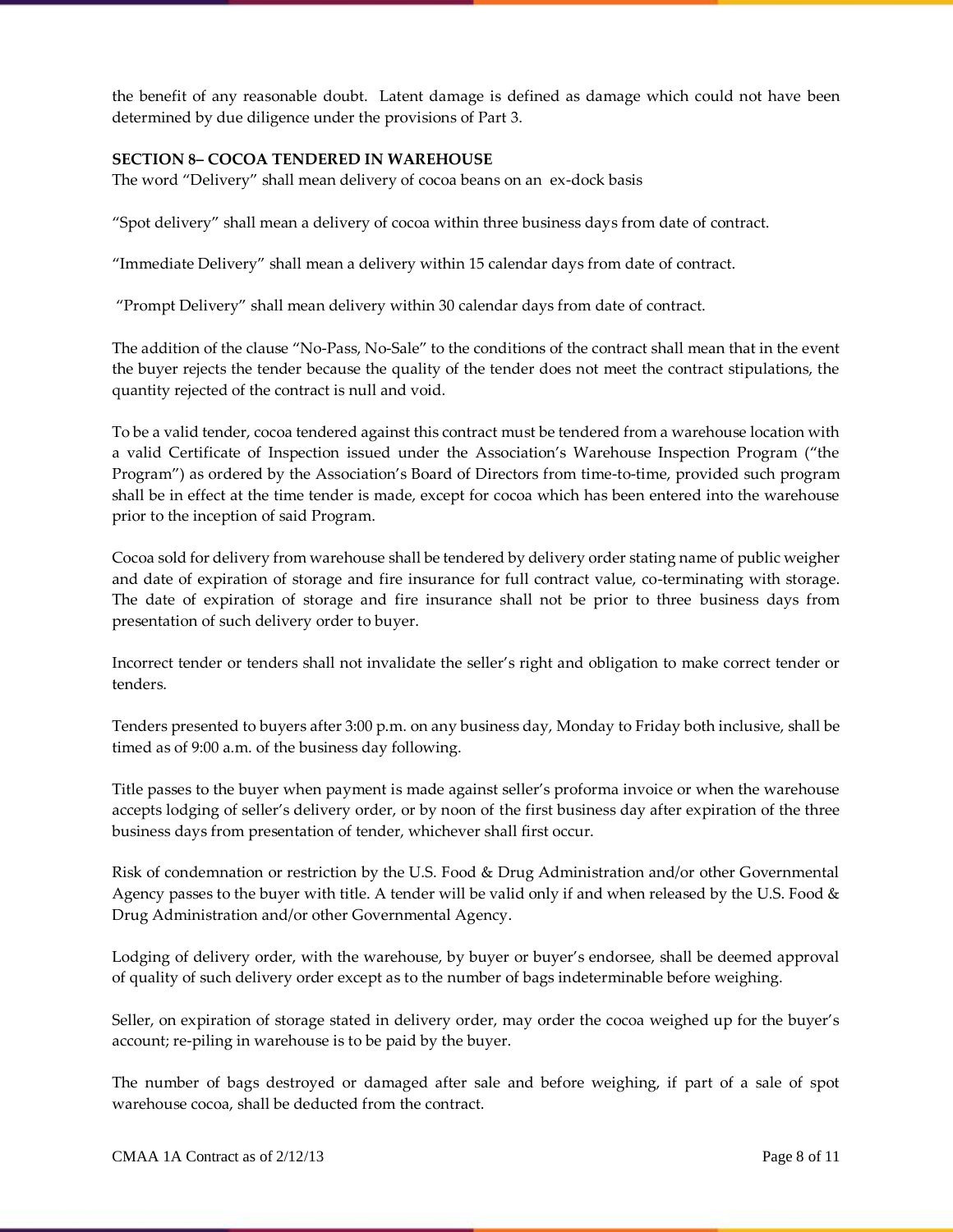The number of bags destroyed or damaged before weighing in warehouse shall be properly replaced by the seller in accordance with Section 3, whenever such cocoa shall have been tendered against a sale calling for shipment or equivalent delivery from warehouse and buyer shall accept such replacement or replacements.

The number of bags condemned or restricted by the U.S. Food & Drug Administration and/or other Governmental Agency, after sale and before risk of condemnation or restriction has passed to buyer, shall be deducted from the contract, provided such cocoa was all or part of a buyer shall accept such replacement or replacements.

The number of bags tendered against a contract calling for shipment and/or equivalent delivery from warehouse but condemned or restricted by the U.S. Food & Drug Administration and/or other Governmental Agency, after tender and before risk of condemnation or restriction has passed to buyer, shall be properly replaced by the seller within contract period, or 30 days from date of condemnation or restriction, whichever is later, and buyer shall accept such replacement or replacements.

Claims on account of quality shall be inadmissible as provided in this Section. Where, however, such cocoa, within 20 days after weighing in warehouse discloses latent damage by seawater or otherwise, arbitration shall determine the extent of seller's liability, if any, but in such arbitration the seller shall have the benefit of any reasonable doubt.

#### **SECTION 9 – PAYMENTS**

All invoices are payable in U.S. Dollars unless otherwise agreed by buyer and seller. All payments against proforma invoice shall be held in trust and seller shall immediately, upon demand, refund buyer to the extent of that portion of the cocoa so invoiced which shall have failed to pass into buyer's possession, on dock or in warehouse, unless such failure be due to unjustifiable obstruction on buyer's part.

#### **SECTION 10 – QUALITY**

Quality is to be equal to contract description. However, bona fide tenders inferior thereto, provided within the requirements of the U.S. Food & Drug Administration and/or other Governmental Agency shall be accepted by the buyer subject to an allowance to be fixed, if necessary, by arbitration. In the event however, that a shipment is detained by a Governmental Agency solely on account of infestation, seller shall promptly arrange for fumigation, all costs being for his account. If the Governmental Agency releases the shipment after such fumigation, the buyer shall accept the cocoa. Cocoa not released after fumigation shall be properly replaced by seller as hereinbefore provided in SECTION 7, Part 4.

If the cocoa is to be processed by the buyer, buyer agrees that they will clean the contracted cocoa as part of the manufacturing process. If the cocoa is not being processed by the buyer, buyer agrees that any contract for sale of the shipment shall include this provision.

#### **SECTION 11 - ARBITRATION**

Any dispute under this contract shall be settled by arbitration in accordance with the rules of The Cocoa Merchants' Association of America, Inc., whose award shall be final and binding upon buyer and seller, and judgment upon the award may be entered in any court having competent jurisdiction.

When either party to a contract claims that a default has occurred, than failing an amicable settlement, the dispute shall be referred to arbitration pursuant to the arbitration rules of The Cocoa Merchants' Association of America, Inc. If it is decided that a default has occurred, the contract shall be closed out at a price and weight, which price shall be the estimated market value of the cocoa contracted for on the day the default occurred or is established, within the discretion of the arbitrators. The arbitrators shall have

CMAA 1A Contract as of  $2/12/13$  Page 9 of 11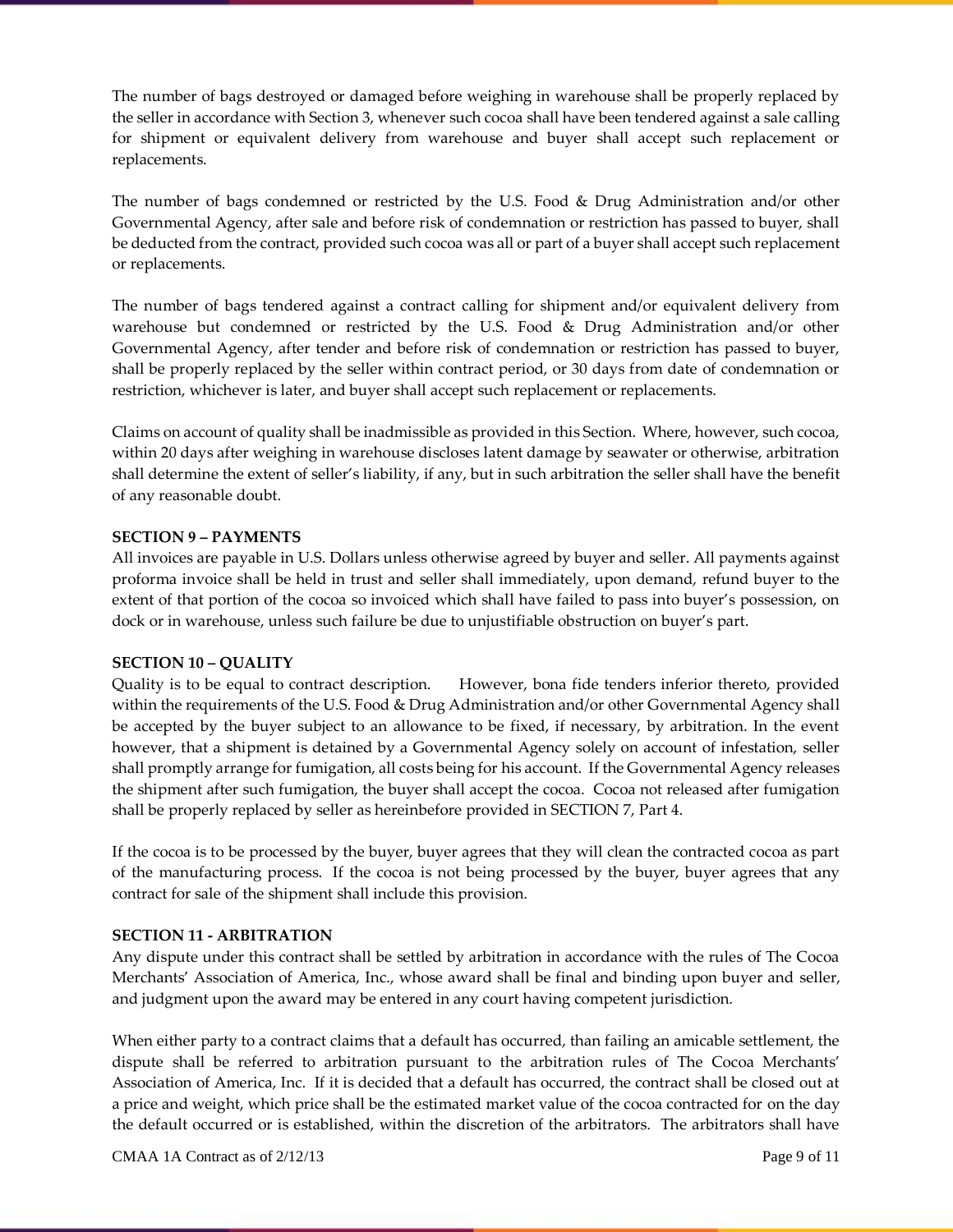full discretion to fashion an award as they deem appropriate under the circumstances, including, but without limitation, an award of damages consisting of (i) the difference between the contract process and the closing out price; (ii) ordinary, special and/or consequential damages, and (iii) reasonable legal, professional and other costs incurred in connection with the default and/or arbitration and/or enforcement of an award. The award rendered shall be paid in cash or by certified funds within fifteen (15) working days, and payment shall constitute a final and complete settlement of all claims by either party in respect of said contract.

If the contract calls for "shipment" or for "shipment and/or equivalent delivery", and bona fide tender is rejected by mutual written agreement or at arbitration, it must be properly replaced by the seller by further tender or tenders, in accordance with the contract, and/or at seller's option, with shipment from origin or any intermediate point, within 30 days from date of rejection, irrespective of ocean Bill-of-Lading and declaration, if any, on dock and/or ex warehouse not later than 30 calendar days after such aforesaid rejection and buyer shall accept such replacement or replacements. Unless specifically permitted by mutual agreement or by arbitration, any such replacement shipment, tender or tenders shall be made not later than aforesaid 30 days after aforesaid rejection of the first bona fide tender, failing which the seller shall be deemed in default.

If the contract calls for "delivery", and a bona fide tender is rejected by mutual agreement or at arbitration, tender must be replaced by the seller with further tender or tenders, in accordance with the contract, not later than the last business day of the delivery periods originally called for in the contract, unless an extension has been mutually agreed or decided at arbitration, failing which the seller shall be deemed default. In any event, however, seller shall have not less than five working days from the date of the first rejection of the initial tender in which to make such replacement.

In case of a rejection of the first bona fide tender, either by mutual agreement or at arbitration, seller shall declare his ability to replace the tender, unless such declaration is waived by mutual agreement or at arbitration. Such declaration shall be in writing, and shall reach the buyer not later than at the close of business on the third business day following the date of such rejection or, after fumigation, of refusal of entry by any Governmental Agency, failing which the seller shall be deemed in default.

A tender of cocoa rejected at arbitration may be accepted by the buyer, in writing, within one business day from receipt of arbitration award; such award is to specify the allowance which the buyer shall receive should he thus elect to take delivery.

Where a buyer is otherwise in default the contract shall be forthwith closed and damages determined in accordance with SECTION 12.

# **SECTION 12 - INSOLVENCY OR OTHER FAILURE TO MEET ENGAGEMENTS**

If before the completion of any contract either party thereto shall suspend payment or become bankrupt or insolvent or die without leaving executors or other willing and able to take over his liabilities under the contract, such contract shall be forthwith closed at the market price then current for similar goods for delivery at the time named in the contract. Such market price shall be ascertained either by repurchase or resale or by arbitration at the option of the other party to the contract and the difference between the contract price and the price ascertained shall be the measure of damage payable by or to either party under such contract.

If ascertained by repurchase or resale or arbitration, such damages shall be payable within 10 business days after determination thereof.